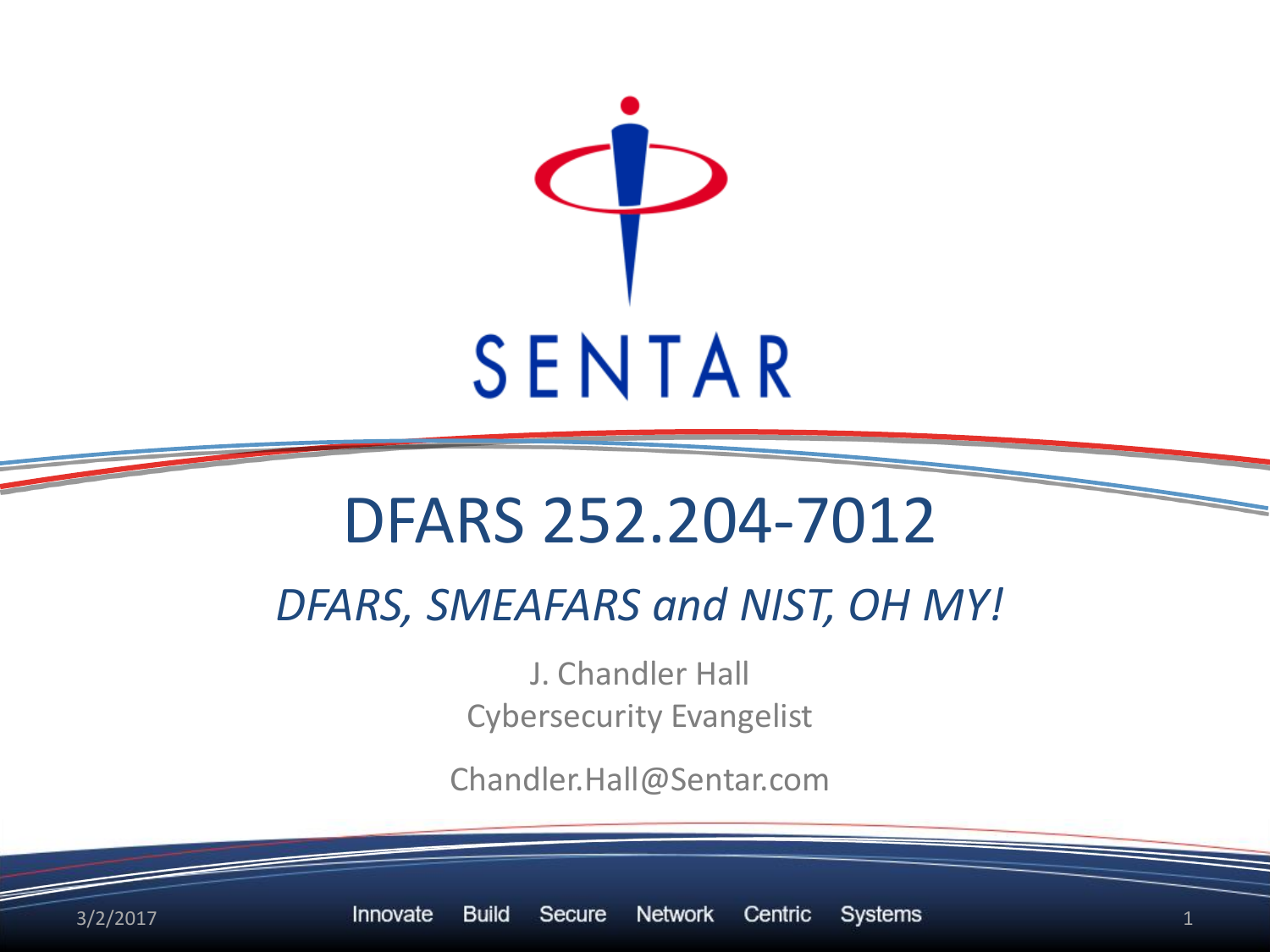

- DFARS CDI Covered Defense Information
- FARS CUI Controlled Unclassified Information (coming late this year)
- NIST SP 800-171 (CUI)
- Other:
	- UCTI Unclassified Controlled Technical Information
	- NIST SP 800-53
- Assessment is NOT an Audit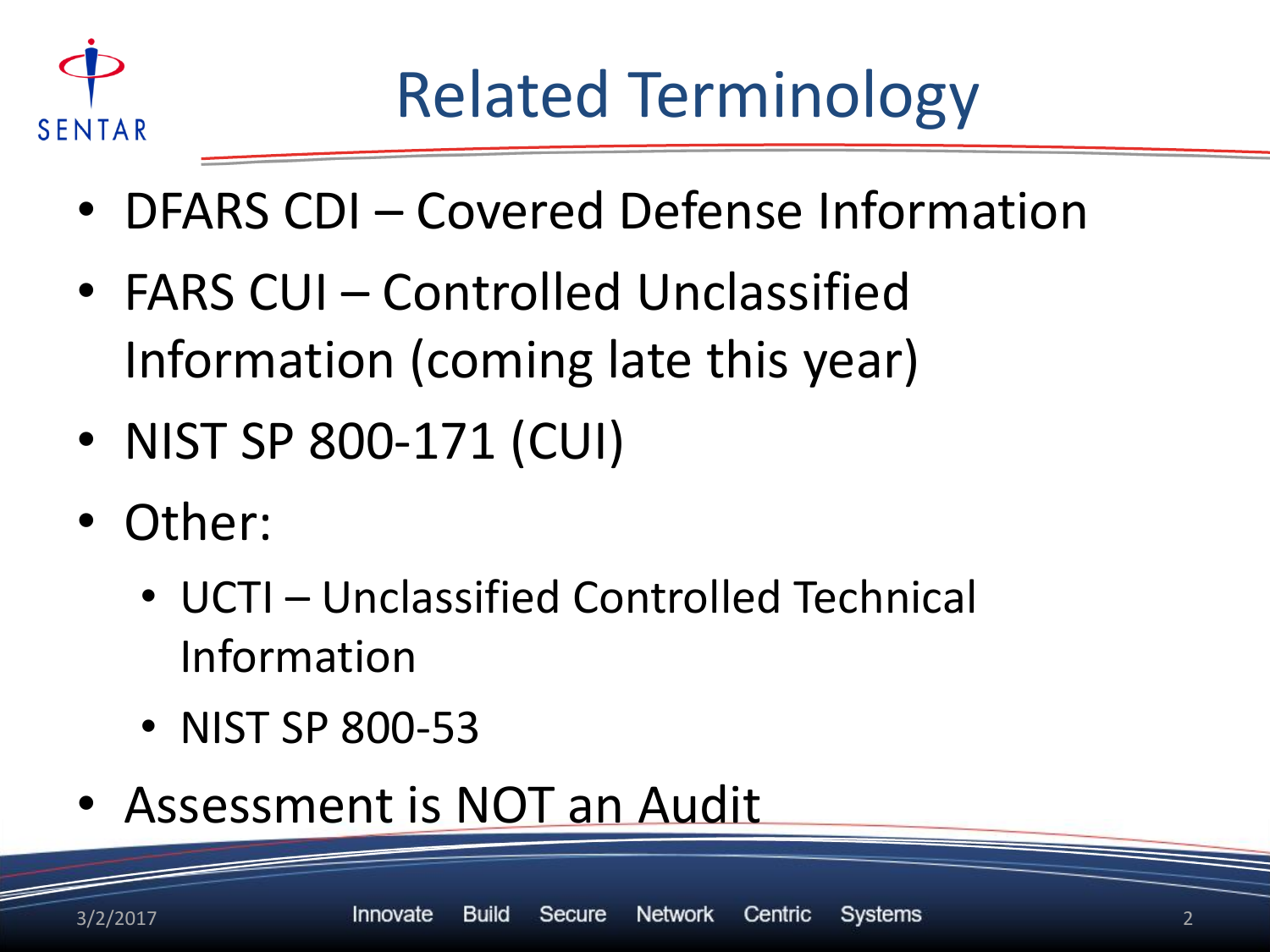

## What's this all about?

- Obligation:
	- Contractors will now need to meet minimum cyber security requirements for non-classified information that may not have been previously controlled
- The DFARS 252.240-7012 requirement is expected to be in **ALL** DoD solicitations and contracts going forward.



POLITICS / 02 MAY 13 / by KADHIM SHUBBER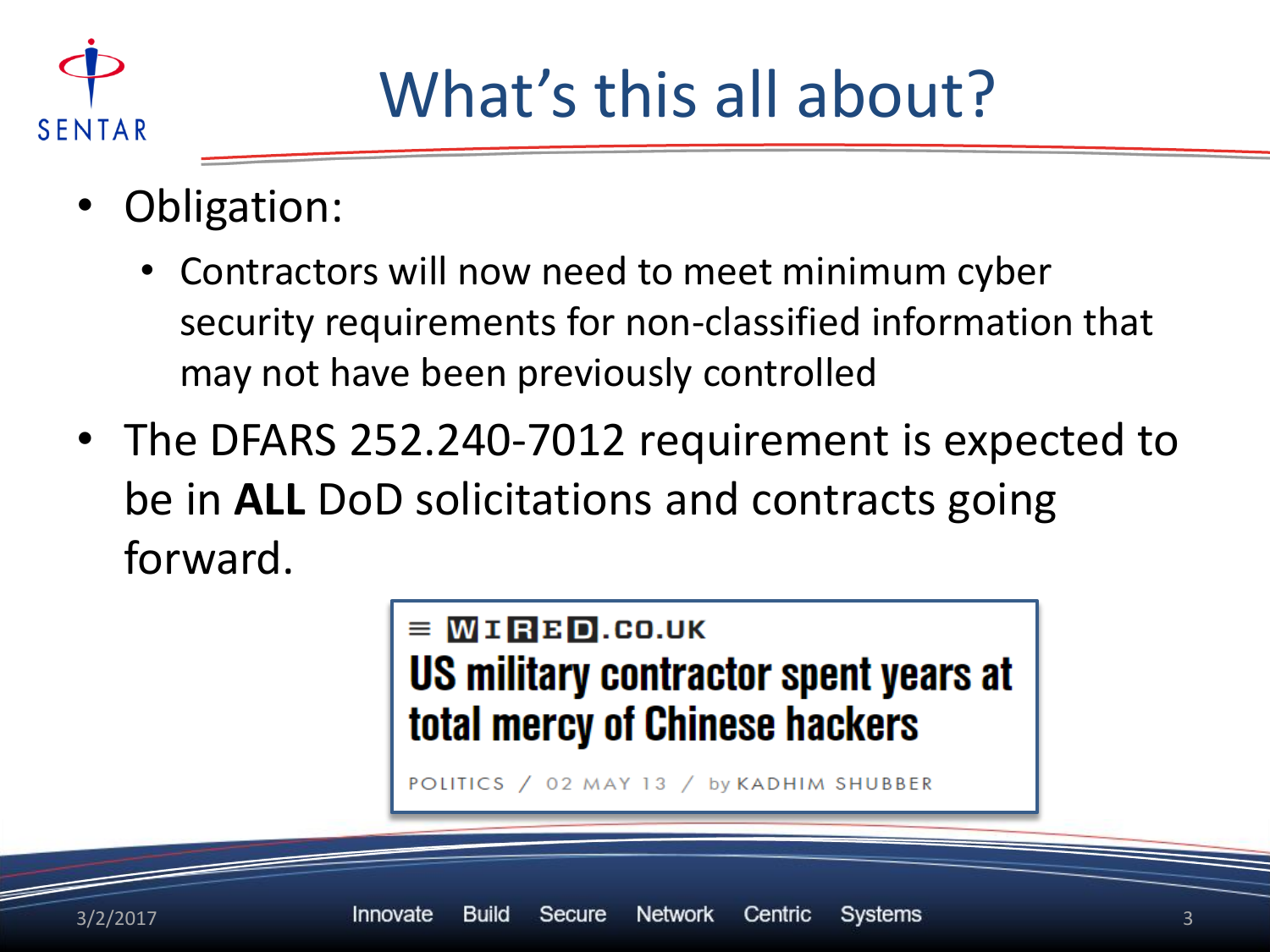

- Requires DoD Contractors and Subcontractors:
	- Safeguard Covered Defense Information
	- Also called Unclassified Controlled Technical Information (UCTI), or Controlled Unclassified Information (CUI)
	- MARKED OR UNMARKED
	- Report cyber security incidents within 72 hours
- Some Primes are requiring Subs to provide their Gap Analysis; not a requirement of DFARS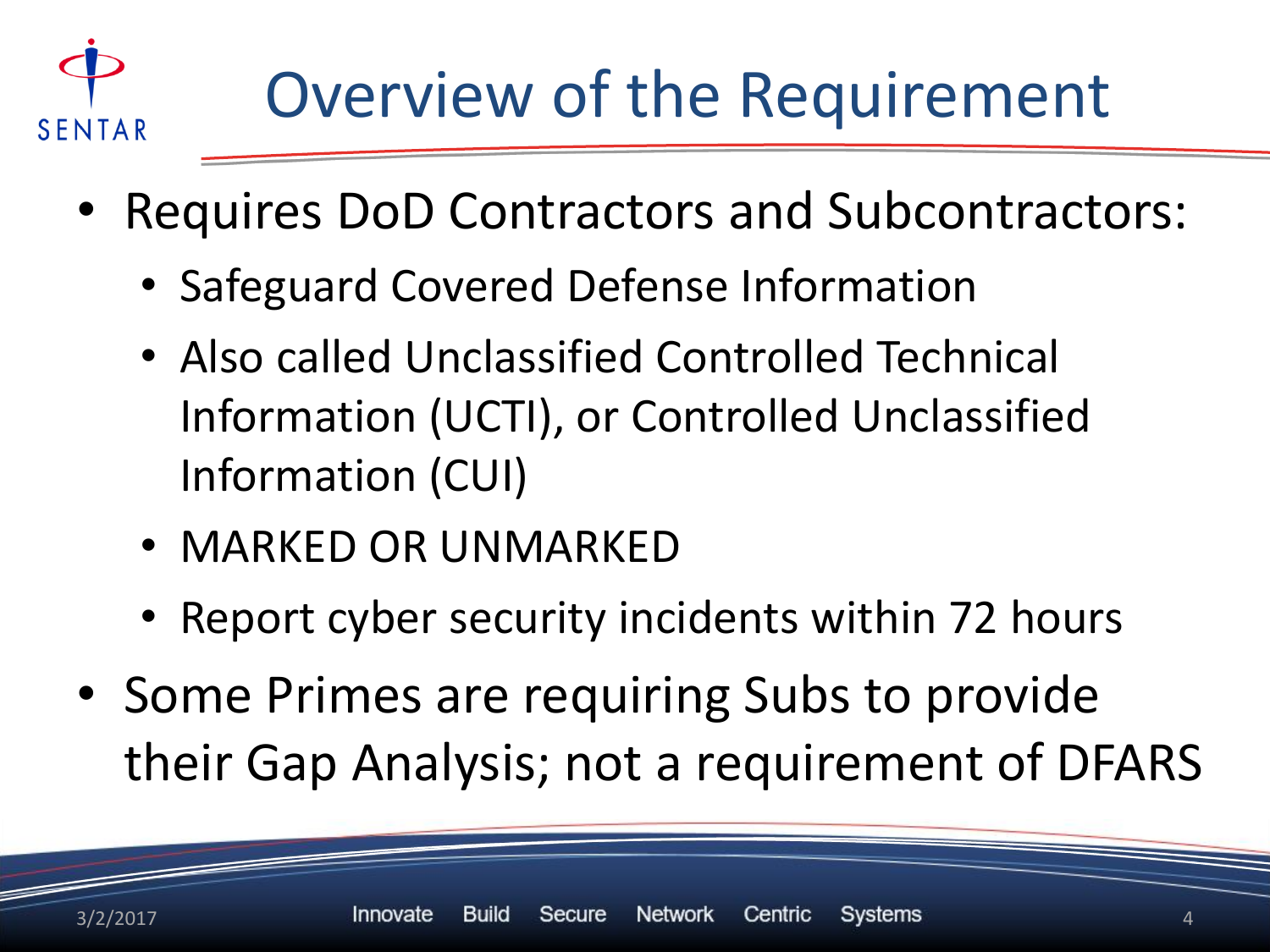

- DoD Prime- and Sub-Contractors must be compliant by end of 2017
	- Must have completed a Gap Analysis within 30 days of new contract award; "flow down" requirements vary
	- Must have a documented POA&M (Plan of Action & Milestones); this plan should show how Gaps will be removed/solved by end of 2017
	- Must provide commitment & documentation to DoD; also to your prime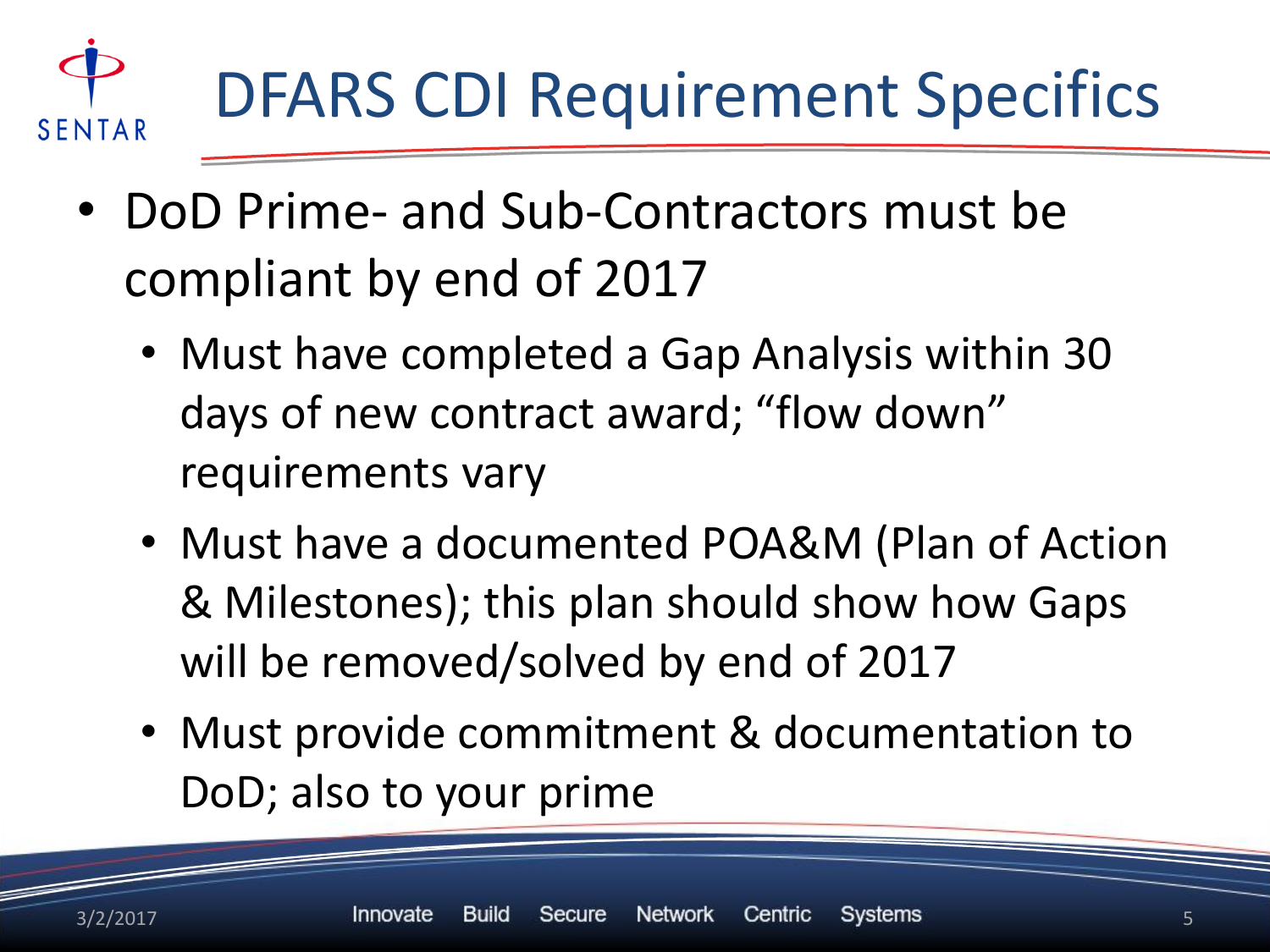

- On laptop, on phone; email within in-house server, in Dropbox, iCloud, Skydrive…SNAPCHAT?
- Bring Your On Device (BYOD) creates exposure
	- Clarification of CDI Contract specification is requested in email; email is on phone; they print the data or their phone is backed-up on home computer or iCloud…
- Examples: Contracts, Cost Data, Technical reports & orders; Research & Engineering data; Computer s/w & source; Engineering drawings; Specifications; Data sets; and Studies or Analyses
- There is a CUI Registry online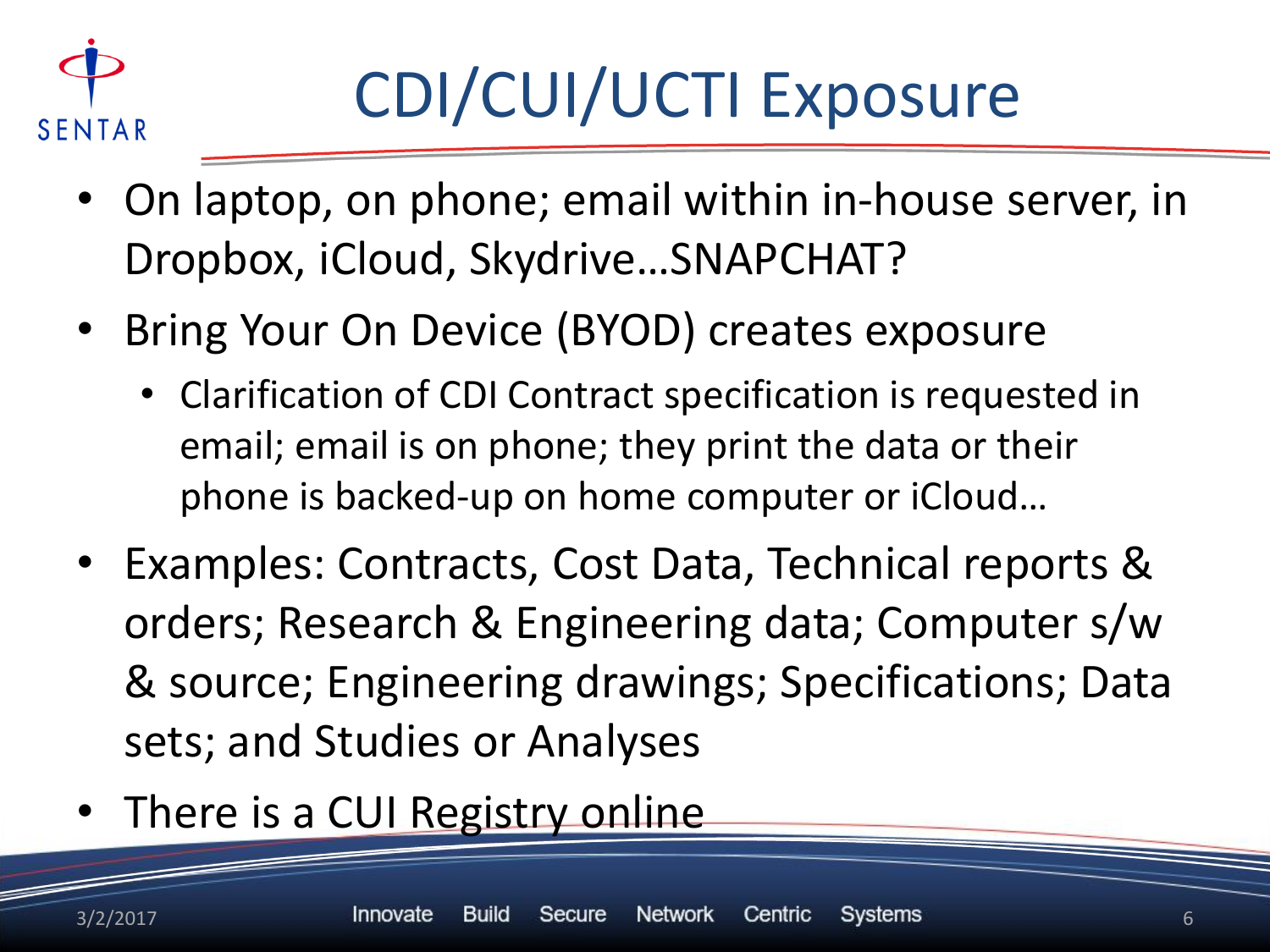

## What are Your Options?

- Hire an Assessor
- Use your own IT & Security experts
	- Consider hiring a consultant to conduct a Pre-Assessment or Train-the-Assessor session
	- Purchase Tools (Policy Templates, CyberProtex; Imprimus, CSET (this is free); etc)
	- Spreadsheet and labor hours
	- Strongly recommend hiring a "check the work" consultant if DIY
- Isolate CUI or walk-away from the business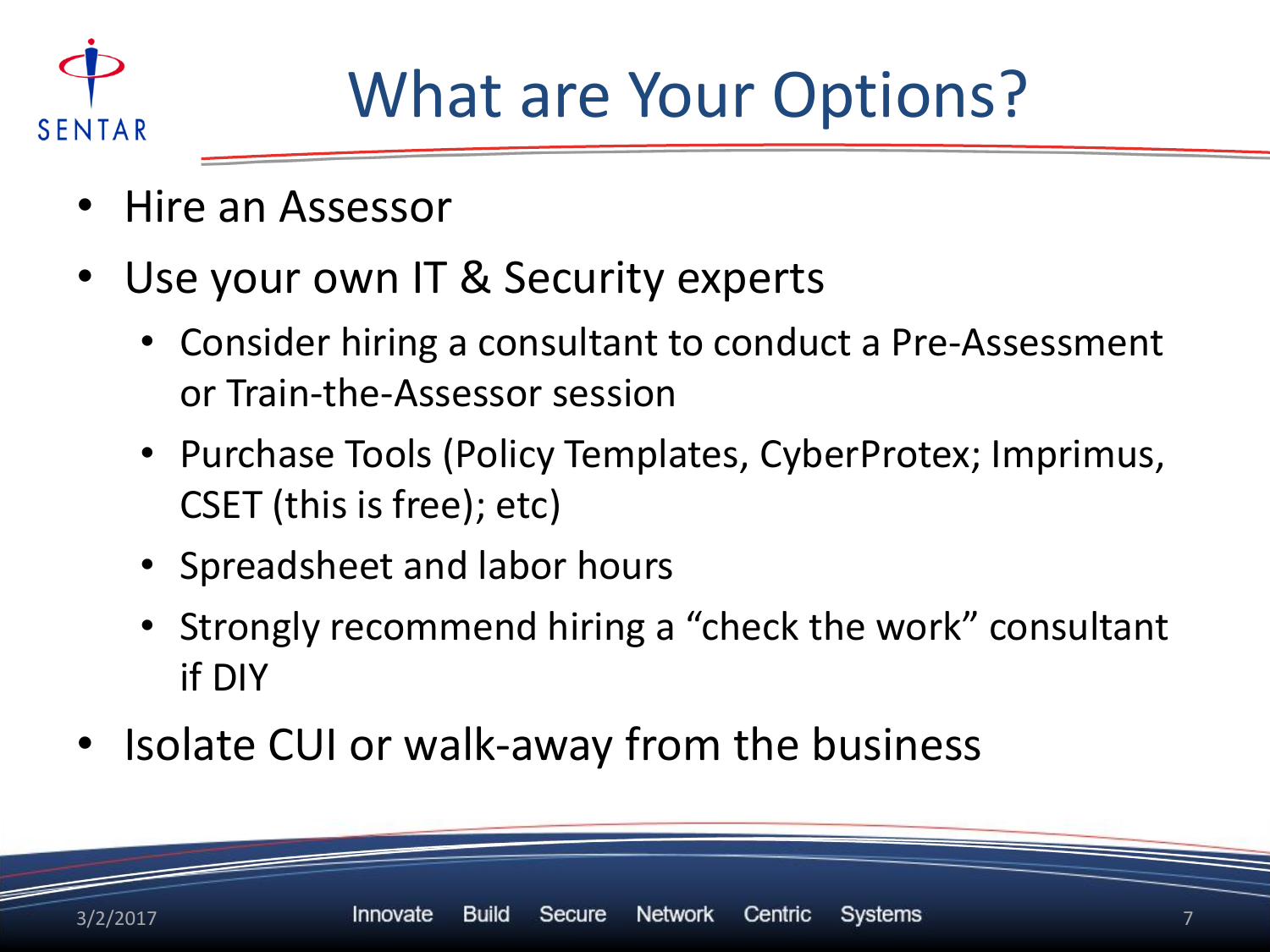

- The cost of the assessment (averages)
	- Minimal-medium complexity: \$15K \$50K
	- Medium-large complexity: \$20K \$250K+
- The cost of COMPLIANCE could be higher
- The cost of NOT complying could mean loss of all DoD revenue; Sanctions, Stop Work Orders
	- We think stop work orders are a likely penalty
	- Competitively, you may not win bids against others in 2017 that are DFARS compliant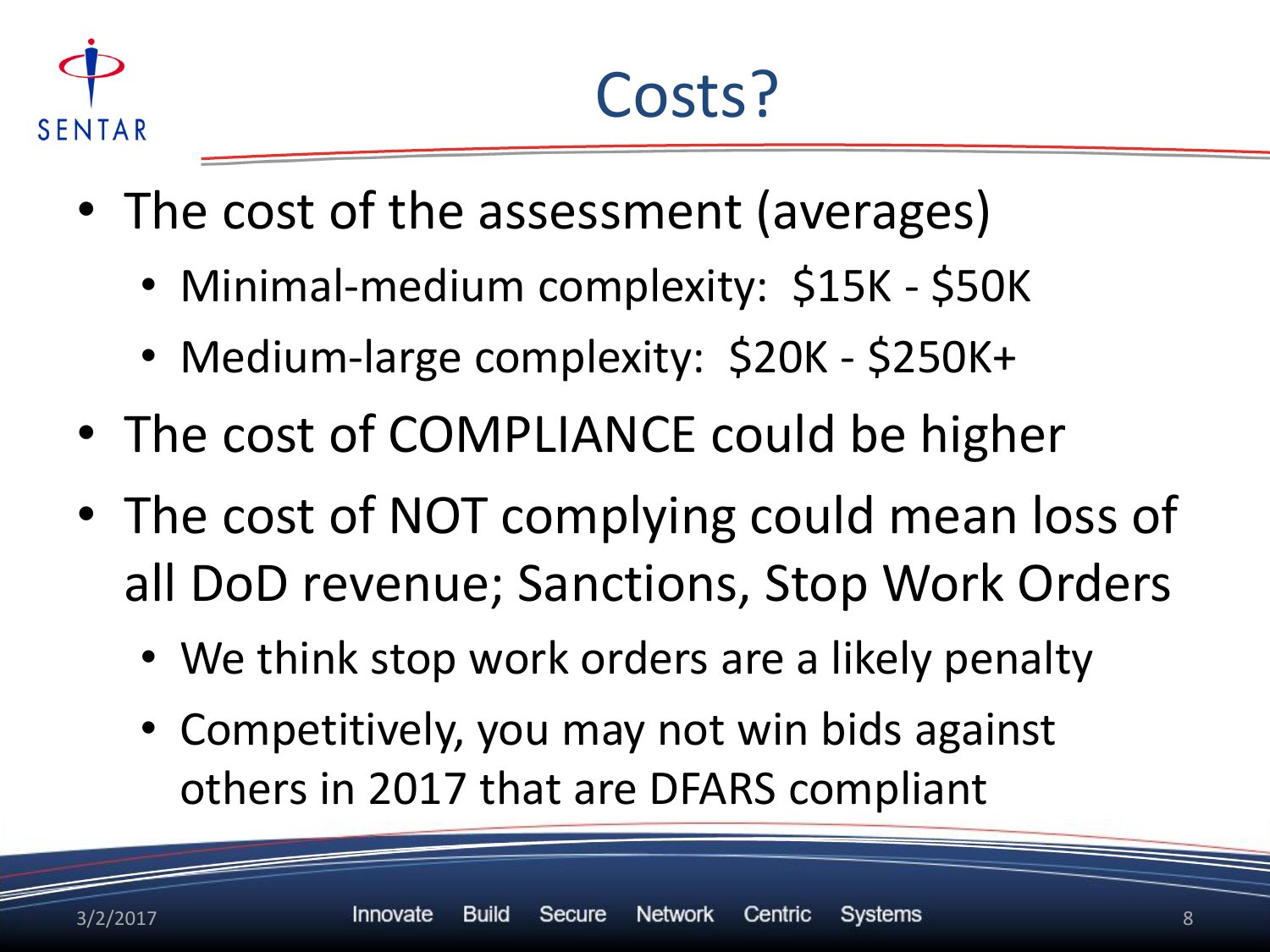

- Do review your contract for the clause
- Do your assessment
- Do follow through with your POA&M
- Do create your Incident Reporting Account
- Do flow-down the requirement to your subs
- Do consider hiring experts for the Assessment
- Do consider air gapping/isolating that work, if appropriate, to reduce impact of compliance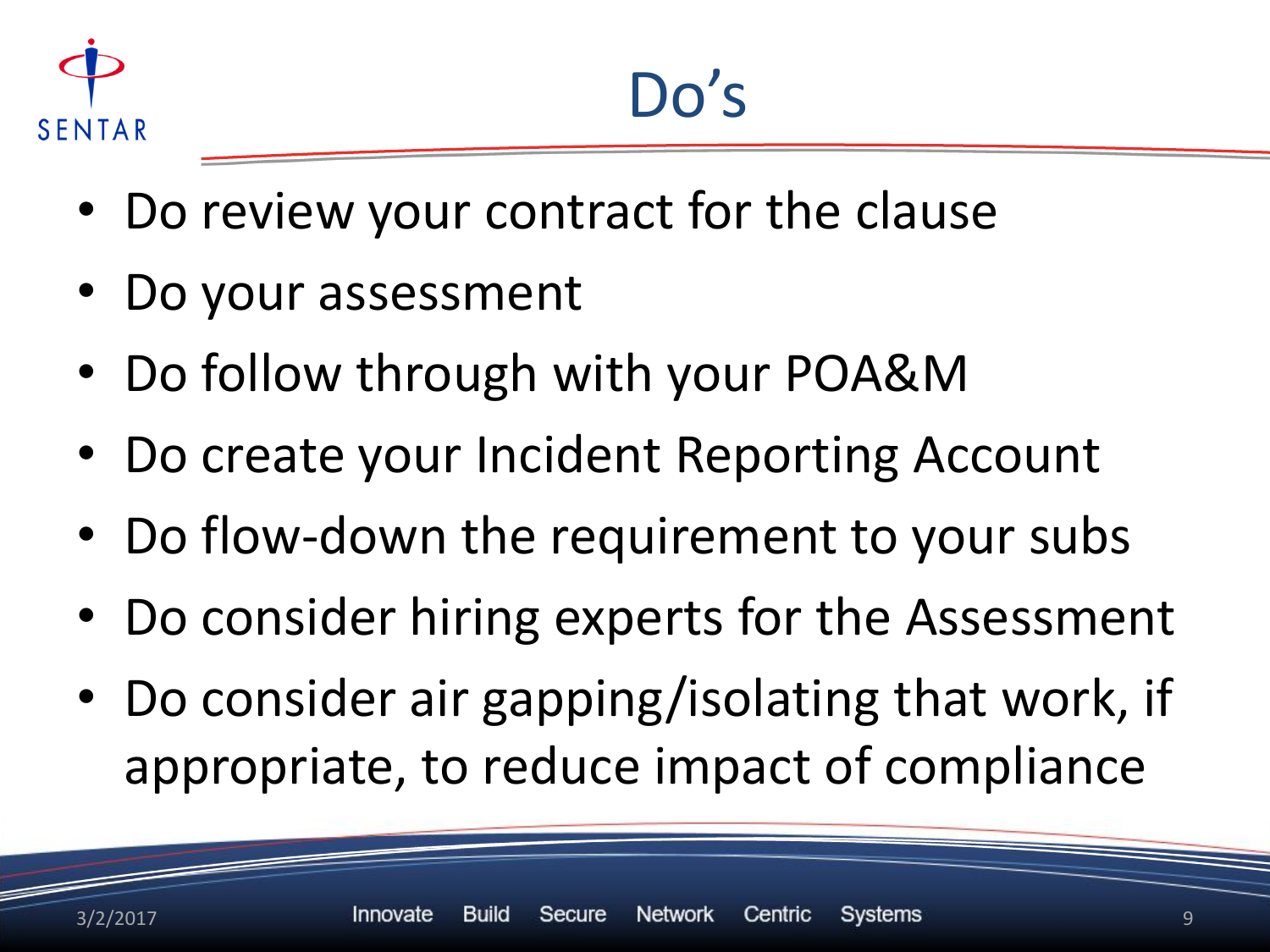

- Don't ignore the requirement
	- EVERY client we have assessed confirmed they had CDI and must implement the controls
	- Even if all of your personnel are onsite using Government Systems
- Don't wait long: earlier = less pain
- Don't turn in a "No Gaps" assessment you will certainly be questioned and may be audited
- Don't miss your POA&M dates